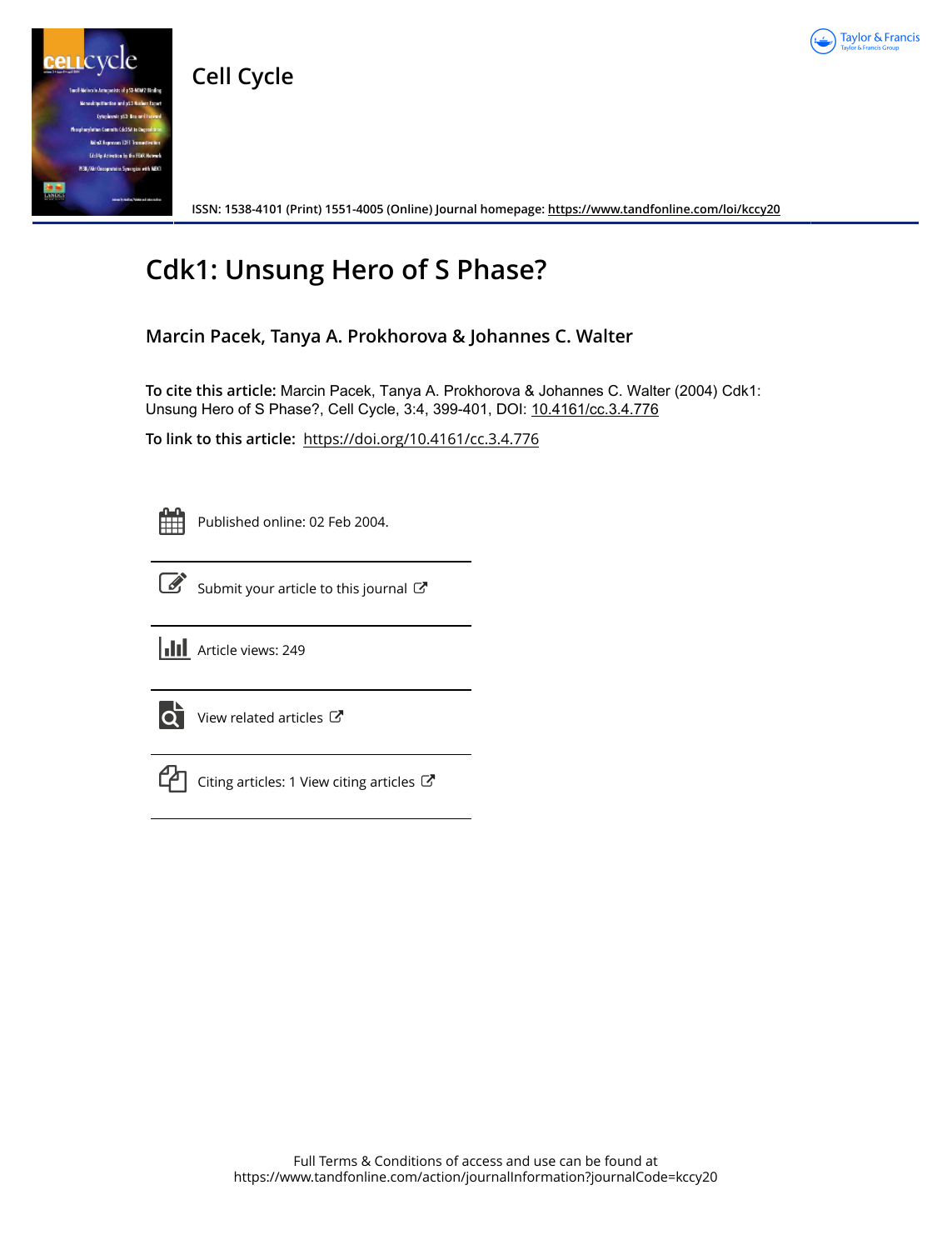## Extra Views

# Cdk1 Unsung Hero of S Phase?

## **Marcin Pacek Tanya A. Prokhorova**

#### **Johannes C. Walter\***

Department of Biological Chemistry and Molecular Pharmacology; Harvard Medical School; Boston, Massachusetts USA

\*Correspondence to: Johannes C. Walter; Department of Biological Chemistry and Molecular Pharmacology; Harvard Medical School; 240 Longwood Avenue; Boston, Massachusetts 02115 USA; Tel.: 617.432.4799; Fax: 617.738.0516; Email: johannes\_walter@hms.harvard.edu

Received 01/16/04; Accepted 01/21/04

Previously published online as a *Cell Cycle* E-publication: http://www.landesbioscience.com/journals/cc/abstract.php?id=776

#### **KEY WORDS**

cyclin A, cyclin B, cyclin D, cdk1, cdk2, cdk4, DNA replication, mitosis, *Xenopus*

#### **ACKNOWLEDGEMENTS**

We would like to thank Andrew Gladden and Alan Diehl for providing purified Cdk4/Cyclin D and Anindya Dutta, Philipp Kaldis, Wade Harper, and the members of our laboratory for helpful comments.

**Candes Bio** 

### **ABSTRACT**

Cdk2 has been viewed as a key cell cycle regulator that is essential for S phase progression. The recent discovery that Cdk2 is not required for cell proliferation in mice now shows that other factors must be able to replace Cdk2 in stimulating DNA replication. Experiments performed in *Xenopus* egg extracts identify the mitotic protein kinases Cdk1/Cyclin B and Cdk1/Cyclin A as likely candidates. These observations raise the intriguing possibility that Cdk1 normally participates in genome duplication in wild type cells.

Progression through the cell cycle is driven by cyclin-dependent kinases (CDKs) whose catalytic activity and substrate specificity depend on their association with regulatory subunits called cyclins. According to current dogma, vertebrate cells contain at least three essential classes of CDKs.<sup>1</sup> The first CDK to become active during the cell cycle is Cdk4, which associates with Cyclin D in  $G_1$ . Cdk4/Cyclin D phosphorylates and inactivates the retinoblastoma gene product, Rb, leading to induction of E2F-regulated genes whose expression promotes  $G_1/S$  progression. The second CDK to become active is Cdk2, which associates with Cyclin E late in  $G_1$  and with Cyclin A at the onset of S phase. Cdk2/Cyclin E phosphorylates Rb and is thought to accelerate its inactivation. In addition, Cdk2/Cyclin E and Cdk2/Cyclin A allow progression through S phase by stimulating origin firing, but the relevant substrates are unknown. Cdk2/Cyclin E is also implicated in centrosome duplication. The last CDK to be activated is Cdk1, which associates with Cyclin A and Cyclin B. Cdk1/Cyclin A is thought to stimulate entry into mitosis whereas Cdk1/Cyclin B leads to nuclear envelope breakdown and the other events that characterize mitosis.

Experiments reported in 2003 call into question this orderly picture of the vertebrate cell cycle, particularly the key role of Cdk2 in  $G_1/S$  progression. The first signs of trouble came from the observation that Cyclin E is not required for cell cycle progression.<sup>2</sup> Thus, cells lacking both Cyclin E1 and E2 are able to cycle. Although this result is surprising, Cdk2/Cyclin A could plausibly replace the functions of Cdk2/Cyclin E. Soon afterwards, Tetsu and McCormick reported that select human cancer cell lines proliferate when Cdk2 is inhibited by expression of  $p27<sup>Kip</sup>$  or a dominant negative Cdk2 (DN Cdk2), or when endogenous Cdk2 is silenced using antisense and siRNA strategies.<sup>3</sup> Although these results were intriguing, it could not be ruled out that residual amounts of Cdk2 remained, or that Cdk3 was able to replace the function of Cdk2. The fatal blow came recently. Two groups deleted the Cdk2 gene (in a mouse strain that also lacks Cdk3) and found that the resulting mice are viable.  $4,5$  The only visible phenotype is sterility, which is caused by defects in meiosis.

Given the essential functions ascribed to Cdk2 in cell cycle progression, how do Cdk2 deficient cells proliferate? Here, we focus on the question of how Cdk2-deficient cells initiate DNA replication. Eukaryotic DNA replication is initiated in two steps.<sup>6</sup> The first step takes place in  $G_1$  and involves the binding of the origin recognition complex (ORC), Cdt1, Cdc6, and the minichromosome maintenance complex (MCM) to origins of DNA replication to form a pre-replication complex (pre-RC). During a mitotic cell cycle, pre-RC formation does not require Cdk2 activity, whereas when cells reenter the cell cycle from quiescence, Cdk2/Cyclin E is essential for MCM binding to chromatin.<sup>2,7</sup> The second step occurs at the  $G_1/S$  transition and involves the conversion of pre-RCs into active replication complexes. Until recently, this step was considered to be critically dependent on Cdk2 activity in all metazoans organisms. In mammalian cells, this conclusion was based on expression of dominant negative Cdk2 and microinjection of antibodies to Cyclin A and Cyclin E, all of which arrested cells in  $G_1$ .<sup>8-11</sup>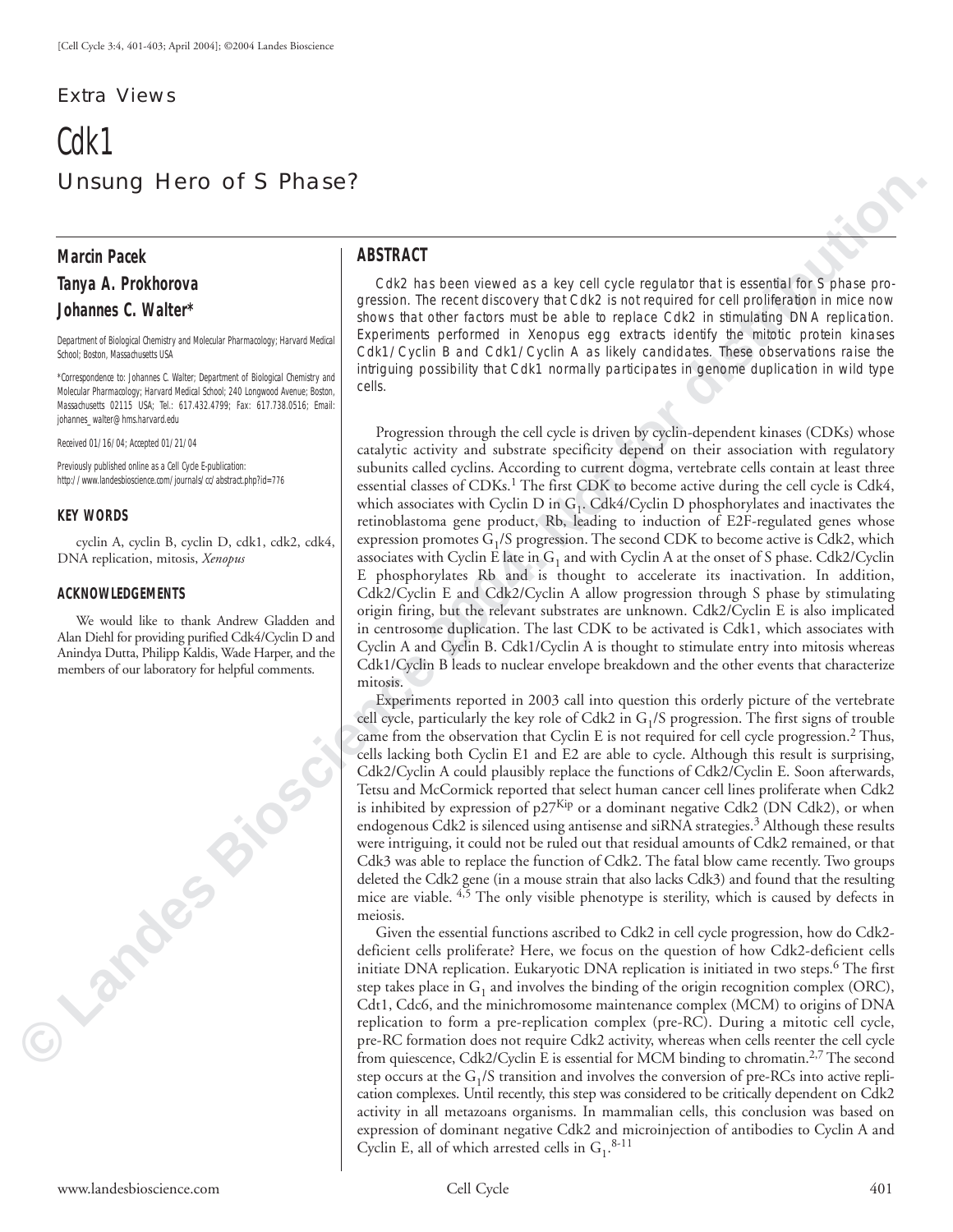

Figure 1: Cdk4/Cyclin D does not support DNA replication in *Xenopus* egg extracts. Egg cytosol was incubated for 30 min with sperm chromatin, followed by addition of either mock or Cdk2 depleted NPE. Recombinant Cdk2/ Cyclin E complex (0.4 µM) or recombinant Cdk4/D1 complex (1 µM) was added to depleted and mock depleted NPE, respectively, and the percentage of input DNA replicated after 60 minutes was plotted. For details, see reference 18.

In thinking about which protein kinases might be able to stimulate DNA replication in Cdk2-deficient cells, it is useful to consider experiments performed in *Xenopus* egg extracts. Unfertilized *Xenopus* eggs are arrested in metaphase of meiosis II. When eggs are crushed and thereby activated, Cyclins A and B are degraded, and the resulting egg cytoplasm, which contains Cdk2/Cyclin E, is arrested in interphase. Sperm chromatin added to egg cytoplasm supports assembly of nuclei which undergo DNA replication in the absence of transcription or protein synthesis. This cell-free system has been used to determine which CDKs are able to support the initiation step of DNA replication. Immunodepletion of Cdk2 or Cyclin E from egg extracts abolished DNA replication, providing the clearest evidence that Cdk2/Cyclin E is required for initiation of DNA replication independent of any effects on transcription.12 Importantly, it was found that Cdk2/Cyclin E could be replaced by Cdk2/Cyclin A, but also by Cdk1/Cyclin A.13,14 Based on these experiments, the functions of Cdk2/Cyclin E and Cdk2/Cyclin A in stimulating DNA replication could be taken over by Cdk1/Cyclin A. Consistent with this model, in Cdk2<sup>-/-</sup> mice, Cyclin A associated H1 kinase activity (which almost certainly depends on Cdk1), is detected in early embryo extracts and in spleens from young animals.<sup>4</sup> Moreover, primary Cdk2-/- mouse embryo fibroblasts (MEFs) contain Cyclin A-associated kinase activity. Together, these results argue that Cdk1/Cyclin A could take over the role of Cdk2 in many cell types.

Cdk1/Cyclin A-mediated DNA replication in Cdk2-deficient tissue does not, however, appear to be the entire story, as some of these tissues also lack Cyclin A activity. Thus, adult spleen and immortalized MEFs from Cdk2-/- animals have no detectable Cyclin A-associated kinase activity, $4$  nor do colon cancer cells in which Cdk2 has been ablated.3 How does DNA replication occur in the absence of Cdk2 *and* Cyclin A? A possible candidate is Cdk1/Cyclin B, but until recently, it was unknown whether it had S phase promoting (SPF) activity. This gap in our knowledge was due to the fact that Cdk1/Cyclin B leads to disassembly of the nuclear envelope, a structure that is critically important for DNA replication in the conventional *Xenopus* egg extracts described above.15,16 We have shown that the requirement for a nuclear envelope in DNA replication in egg extracts can be circumvented with a concentrated nucleoplasmic extract called NPE.17 Using this system, we showed that Cdk1/ Cyclin B is just as active as Cdk2/Cyclin E, Cdk2/Cyclin A, and Cdk1/Cyclin A in stimulating DNA replication.18 Similar results were obtained by Hunt and colleagues, who showed that when the activity of Cdk1/Cyclin B was attenuated to prevent nuclear envelope breakdown, it exhibited SPF activity in conventional *Xenopus* egg extracts.<sup>19</sup> Based on these results, we propose that Cdk1/Cyclin B is an attractive candidate for the protein kinase that supports DNA replication in Cdk2 and Cyclin A deficient cells. In the yeasts *S. cerevisiae* and *S. pombe*, a single mitotic CDK is sufficient to drive all the major events of the chromosome cycle including DNA replication.<sup>20-22</sup>

Another possibility is that Cdk4 substitutes for Cdk2. Consistent with this idea, Tetsu and McCormick showed that in Cdk2-deficient cells, Cdk4 phosphorylates Rb on sites which are normally targets of  $Cdk2<sup>3</sup>$  Therefore, it is possible that these two protein kinases also have overlapping specificity with respect to DNA replication substrates. To test this model, we immunodepleted *Xenopus* egg extracts of Cdk2 and then supplied high concentrations of active Cdk2/Cyclin E18 or Cdk4/Cyclin D.23 While Cdk2/Cyclin E caused a full rescue of DNA replication, Cdk4/Cyclin D had no effect (Fig. 1). Together, the data suggest that Cdk1/Cyclin A or Cdk1/Cyclin B are more likely than Cdk4/Cyclin D to drive initiation of DNA replication in Cdk2-deficient cells.

**E A statistically as a statistically examined by the contribution of the statistical by the contribution of the statistical by the statistical by the statistical by the statistical by the statistical by the statistical** Several possible objections to a role for Cdk1 in initiating DNA replication come to mind. First, it is commonly assumed that the highly condensed mitotic chromatin generated by this protein kinase would preclude DNA replication. However, our recent data argues that this is not the case. When chromatin containing pre-RCs was driven into mitosis with Cdk1/Cyclin A or Cdk1/Cyclin B it was subsequently still able to initiate and undergo a single complete round of DNA replication.18 Therefore, mitotic chromatin is not incompatible with the initiation or elongation phases of DNA replication. Second, Cdk1/Cyclin B does not enter the nucleus until midway through mitosis, possibly allowing too little time for DNA replication before anaphase. Interestingly, we found that mitotic chromatin replicated at least 4–5 faster than uncondensed chromatin,<sup>18</sup> suggesting that the kinetics of DNA replication in mitosis might be much faster. Third, Cdk1 might not be able to support DNA replication because it leads to nuclear envelope breakdown. However, while the nuclear envelope is required for DNA replication in conventional *Xenopus* egg extracts, this requirement is not intrinsic, as it can be bypassed via a concentrated nuclear extract.<sup>17</sup> Further, results from Rao and Johnson show that in mammalian cells, DNA replication can take place in S phase nuclei *after* these have been broken down through fusion with a mitotic cell.<sup>24</sup> Fourth, unreplicated DNA is thought to trigger a checkpoint that downregulates Cdk1. However, this checkpoint requires prior initiation of DNA replication, and it may only be active when replication forks are stalled with aphidicolin or hydroxyurea.25 In summary, we know of no definitive objection to the idea that Cdk1 might be able to execute S phase.

If it is true that Cdk1/Cyclin A or Cdk1/Cyclin B drive S phase in Cdk2-deficient cells, might these protein kinases normally participate in DNA replication in wild type cells? While expression of dominant negative Cdk1 arrests cells in  $G_2$ , demonstrating that Cdk1 is not essential for the bulk of genome duplication,<sup>11</sup> Cdk1 may play subtle or redundant roles in DNA replication. Cyclin A becomes complexed with Cdk1 in S phase,<sup>9</sup> so it is conceivable that